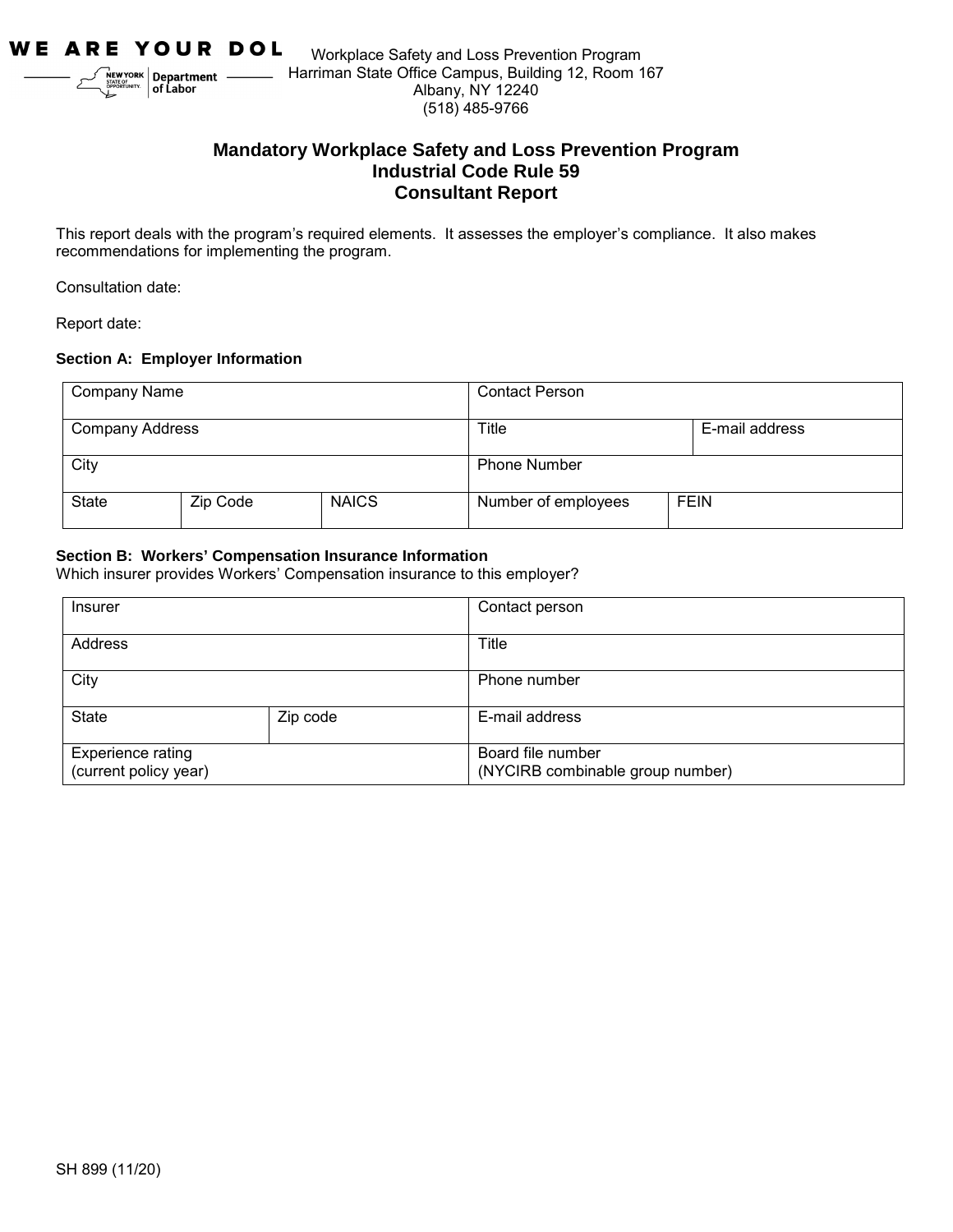### **Section C: Company Location(s) Information**

Give the physical address for all locations covered by the Workers' Compensation policy listed in Section B. Use *Appendix A* (SH 933) to list more locations.

| Company Location #1 | Management Contact Name | <b>Management Contact</b><br>Phone | No. of<br>Employees | Union<br>ΙI     | Safety<br>Committee |
|---------------------|-------------------------|------------------------------------|---------------------|-----------------|---------------------|
| Company Location #2 | Management Contact Name | Management Contact<br>Phone        | No. of<br>Employees | Union           | Safety<br>Committee |
| Company Location #3 | Management Contact Name | <b>Management Contact</b><br>Phone | No. of<br>Employees | Union<br>$\Box$ | Safety<br>Committee |
| Company Location #4 | Management Contact Name | <b>Management Contact</b><br>Phone | No. of<br>Employees | Union<br>□      | Safety<br>Committee |
| Company Location #5 | Management Contact Name | <b>Management Contact</b><br>Phone | No. of<br>Employees | Union<br>$\Box$ | Safety<br>Committee |

# **Section D: Synopsis of Employer**

Describe the employer's primary business activity at the locations where the program has been implemented.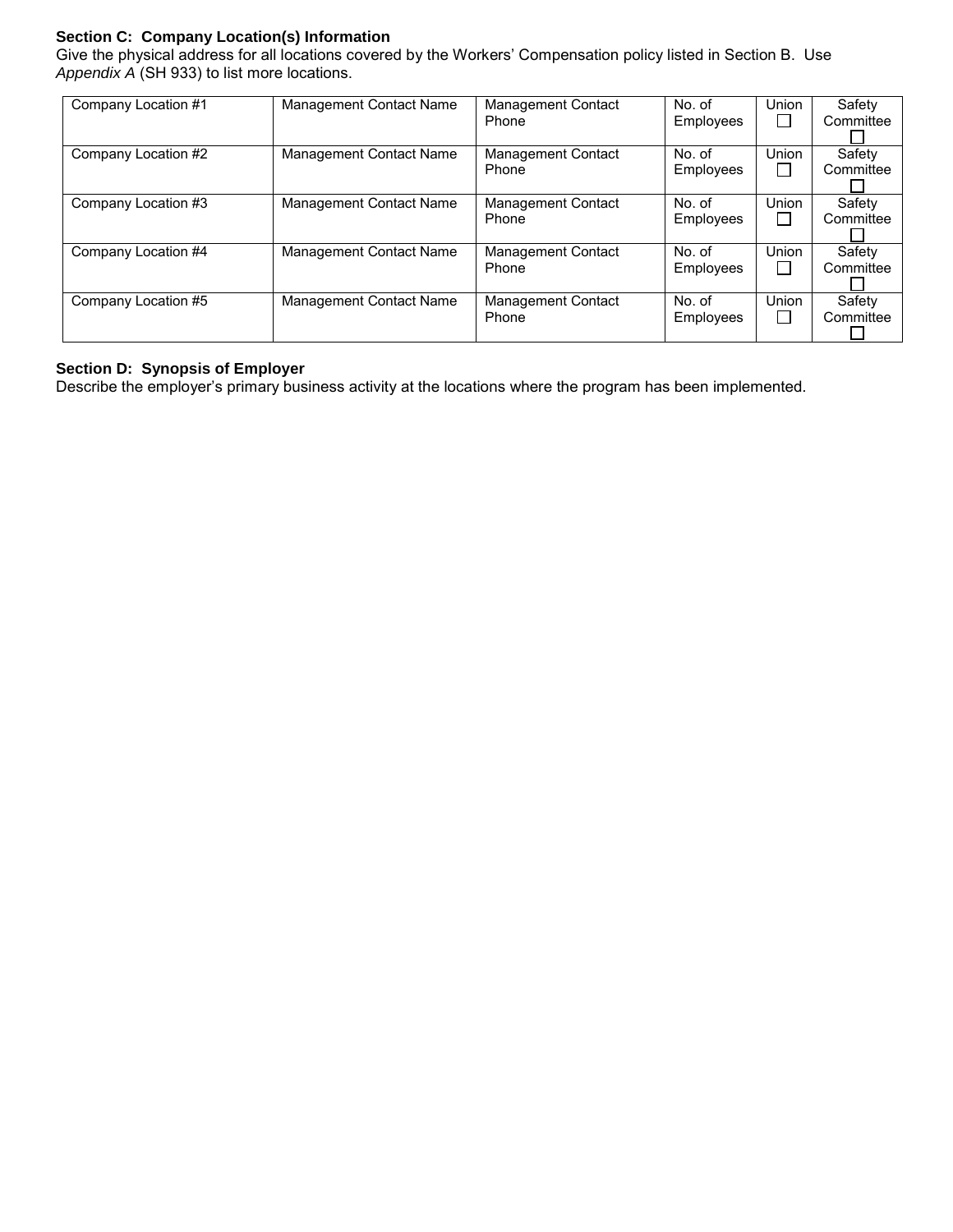## **Section E: Review of Company's Loss History**

Provide a review of the employer's loss history for the last four years. You must include an analysis of the nature and type of claims that occurred. You may include any charts or graphs as attachments to this report.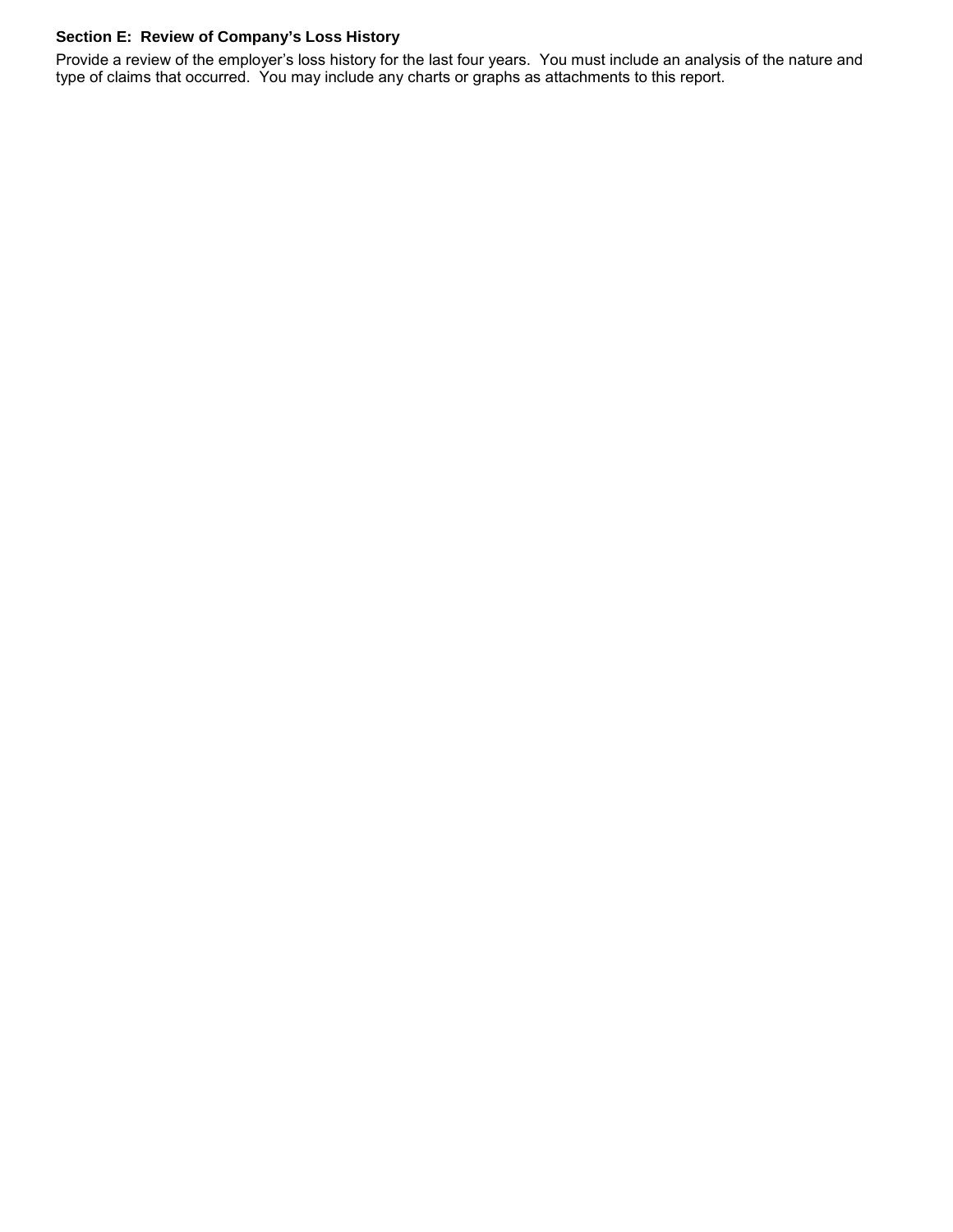#### **Section F: Review of Employer Safety Program**

A Safety Program tries to thwart occupational illnesses and injuries. It does this by identifying, preventing, evaluating, and controlling workplace hazards. A Safety Program must be documented in writing. The employer must supply it to all employees in languages and methods they understand clearly. They must give the plan to the recognized employee organization(s) and to all employees if asked.

### Program Element #1

| Policies, procedures, and practices that protect employees from occupational safety and workplace health hazards. |           |  |
|-------------------------------------------------------------------------------------------------------------------|-----------|--|
| Does this program element meet the Department's requirements?                                                     | Yes   No  |  |
| Did you make any recommendations to implement program element #1?                                                 | ∣∣Yes ∏No |  |

Your input is important to the evaluation process. Please list detailed recommendations:

Recommendation 1.

Recommendation 2.

Recommendation 3.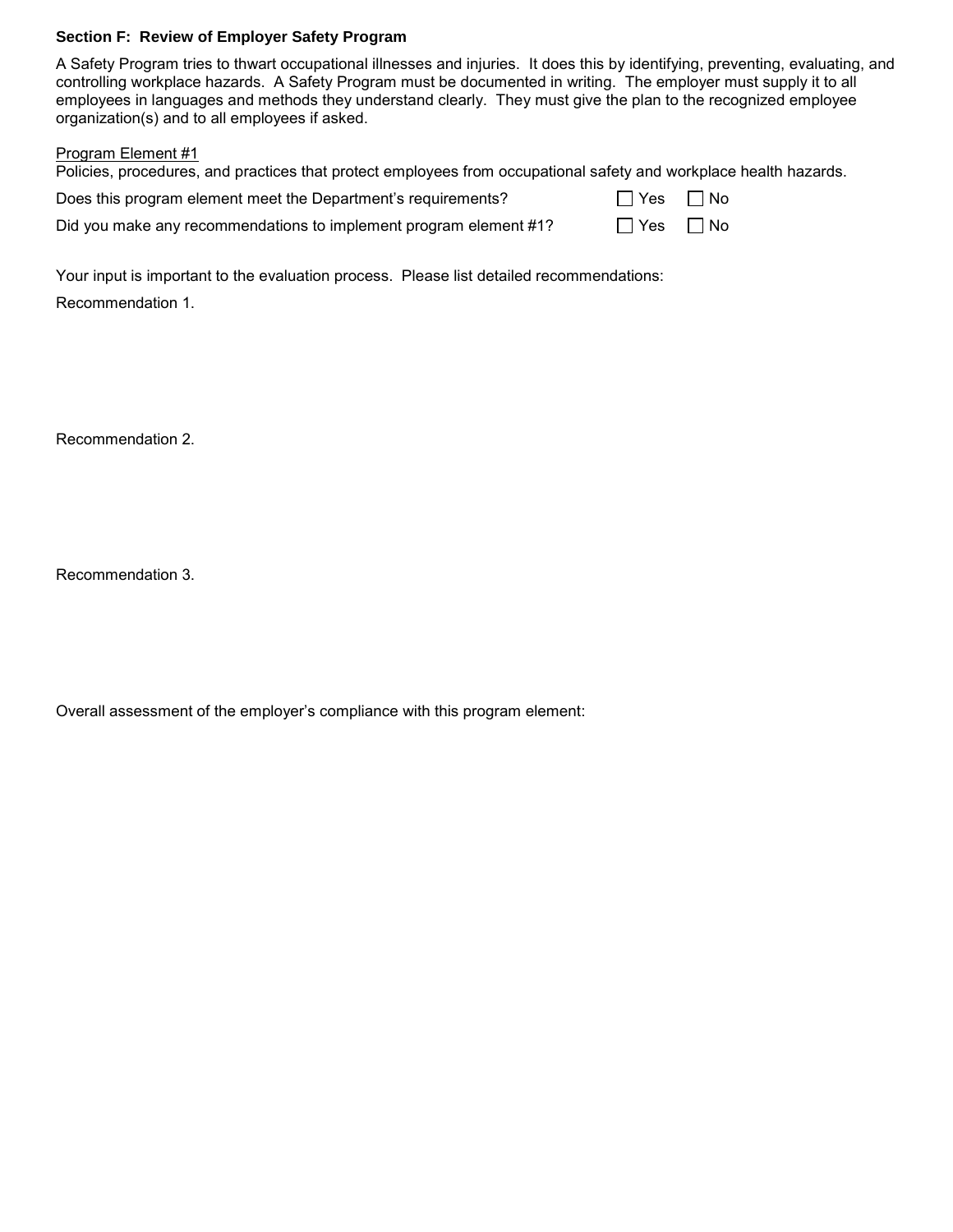| Program Element #2                                         |  |
|------------------------------------------------------------|--|
| As a construction of the constant of the constant and con- |  |

Communicating the goals of the workplace safety and loss prevention program and action to be taken to achieve these goals.

| Does this program element meet the Department's requirements? | $\Box$ Yes $\Box$ No |
|---------------------------------------------------------------|----------------------|
|---------------------------------------------------------------|----------------------|

Did you make any recommendations to implement program element  $#2$ ?  $\Box$  Yes  $\Box$  No

| Yes | l No |
|-----|------|
|     |      |

Your input is important to the evaluation process. Please list detailed recommendations: Recommendation 1.

Recommendation 2.

Recommendation 3.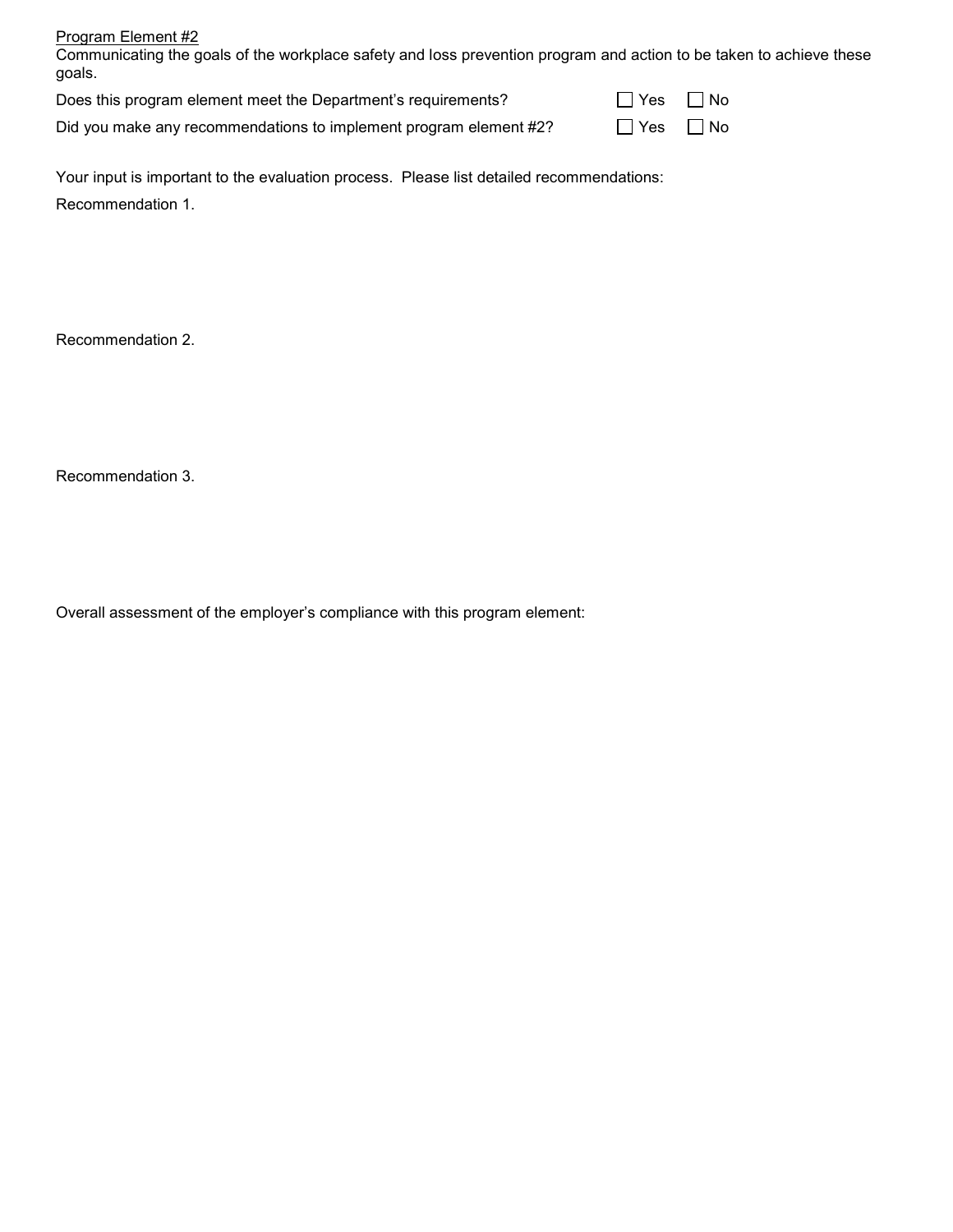Have top management visibly lead in enacting the program. Ensure that all workers at the site receive safety protection of the same high quality.

| Does this program element meet the Department's requirements?     | $\Box$ Yes $\Box$ No |  |
|-------------------------------------------------------------------|----------------------|--|
| Did you make any recommendations to implement program element #3? | $\Box$ Yes $\Box$ No |  |

Your input is important to the evaluation process. Please list detailed recommendations: Recommendation 1.

Recommendation 2.

Recommendation 3.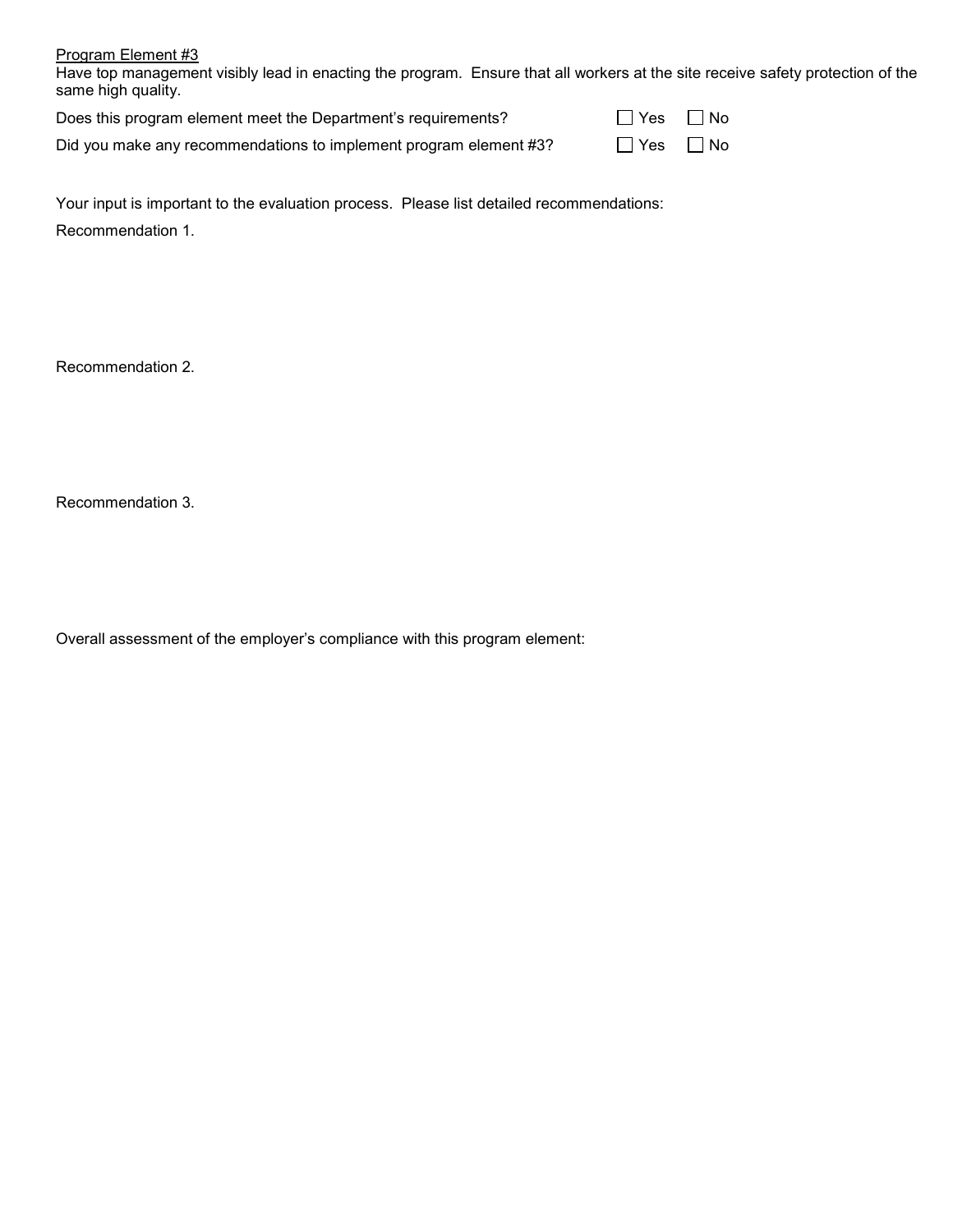Allow and encourage employees to be involved in the creation and operation of the workplace safety and prevention program. This develops their commitment to achieving its goals and objectives. Use recognized employee organization(s), if any, to create this involvement.

| Does this program element meet the Department's requirements?     | $\Box$ Yes $\Box$ No |  |
|-------------------------------------------------------------------|----------------------|--|
| Did you make any recommendations to implement program element #4? | $\Box$ Yes $\Box$ No |  |

Your input is important to the evaluation process. Please list detailed recommendations: Recommendation 1.

Recommendation 2.

Recommendation 3.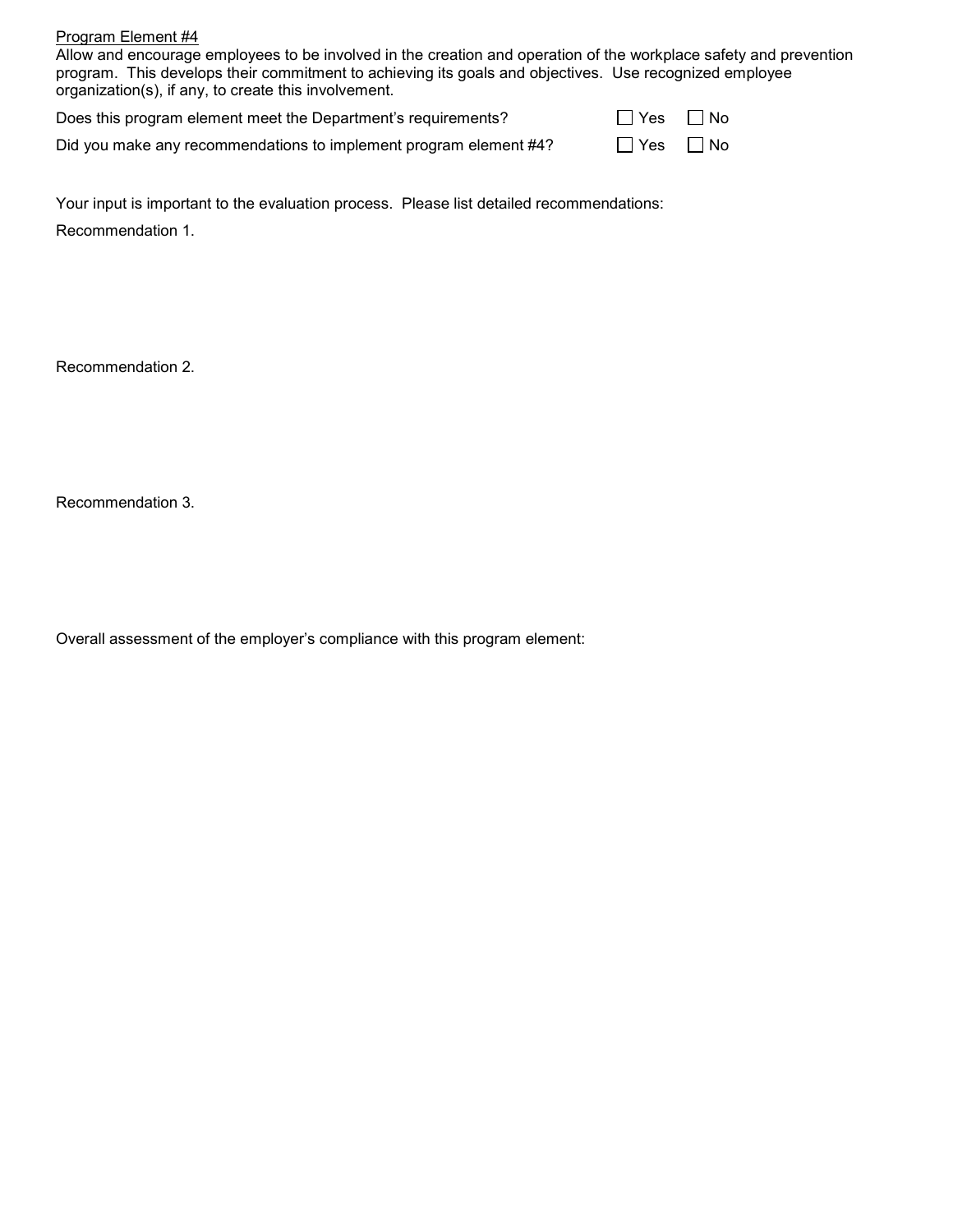| (i) Assign responsibilities for all aspects of the workplace safety and loss prevention program to managers, supervisors, |
|---------------------------------------------------------------------------------------------------------------------------|
| and emplovees. Make sure all know their responsibilities: all must know and understand what is expected of them in        |
| implementing the program.                                                                                                 |

|  |  |  |  | (ii) Set up a system that holds managers and supervisors accountable for their responsibilities under the program. |  |  |
|--|--|--|--|--------------------------------------------------------------------------------------------------------------------|--|--|
|--|--|--|--|--------------------------------------------------------------------------------------------------------------------|--|--|

| Does this program element meet the Department's requirements?     | $\Box$ Yes $\Box$ No |  |
|-------------------------------------------------------------------|----------------------|--|
| Did you make any recommendations to implement program element #5? | $\Box$ Yes $\Box$ No |  |

Your input is important to the evaluation process. Please list detailed recommendations:

Recommendation 1.

Recommendation 2.

Recommendation 3.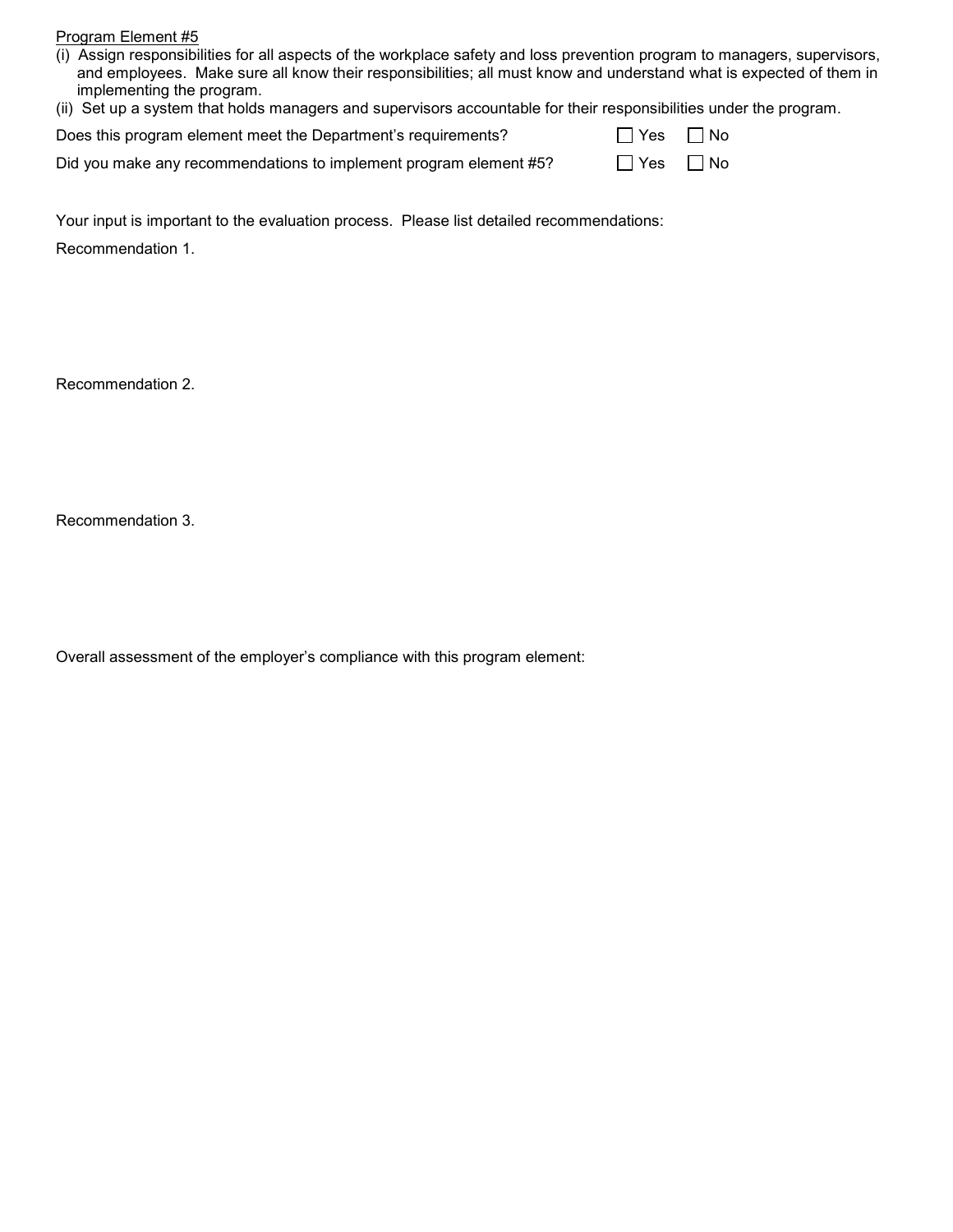Managers, supervisors, and employees must be trained to:

- (i) Recognize potential hazards<br>(ii) Maintain safety protection in t
- (ii) Maintain safety protection in the work area and<br>(iii) Reinforce employee safe work practices and the
- Reinforce employee safe work practices and the use of required protective measures

| Does this program element meet the Department's requirements? | $\Box$ Yes $\Box$ No |  |
|---------------------------------------------------------------|----------------------|--|
|---------------------------------------------------------------|----------------------|--|

|  | Did you make any recommendations to implement program element #6? | $\Box$ Yes $\Box$ No |  |
|--|-------------------------------------------------------------------|----------------------|--|
|--|-------------------------------------------------------------------|----------------------|--|

Your input is important to the evaluation process. Please list detailed recommendations:

Recommendation 1.

Recommendation 2.

Recommendation 3.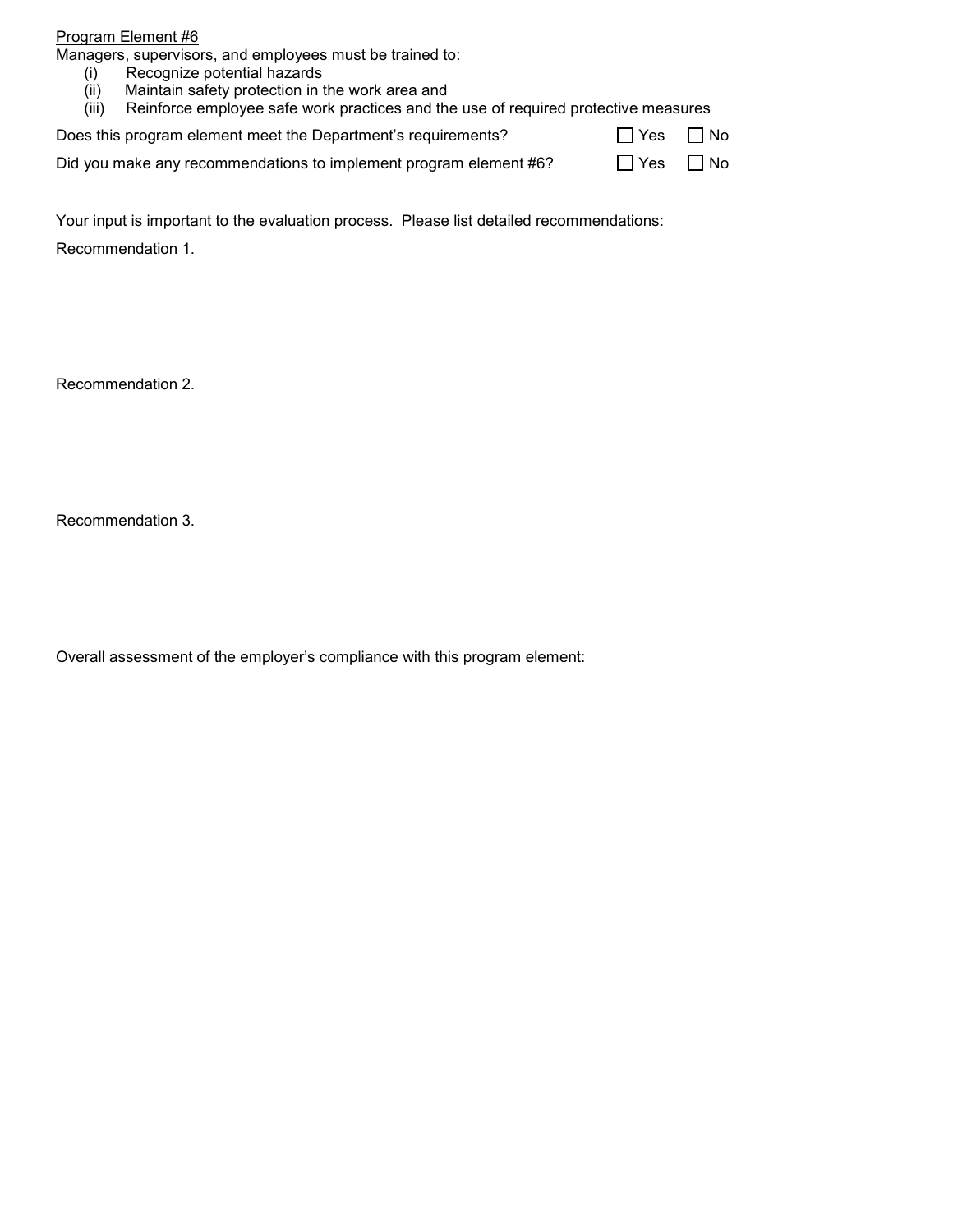Set up a reliable procedure that lets employees notify management of conditions that appear hazardous or do not comply with the policies of the workplace safety and loss prevention program. There must be no fear of reprisal. There must be a system that ensures timely and appropriate responses.

| Does this program element meet the Department's requirements?     | $\Box$ Yes           | $\Box$ No |
|-------------------------------------------------------------------|----------------------|-----------|
| Did you make any recommendations to implement program element #7? | $\Box$ Yes $\Box$ No |           |

Your input is important to the evaluation process. Please list detailed recommendations: Recommendation 1.

Recommendation 2.

Recommendation 3.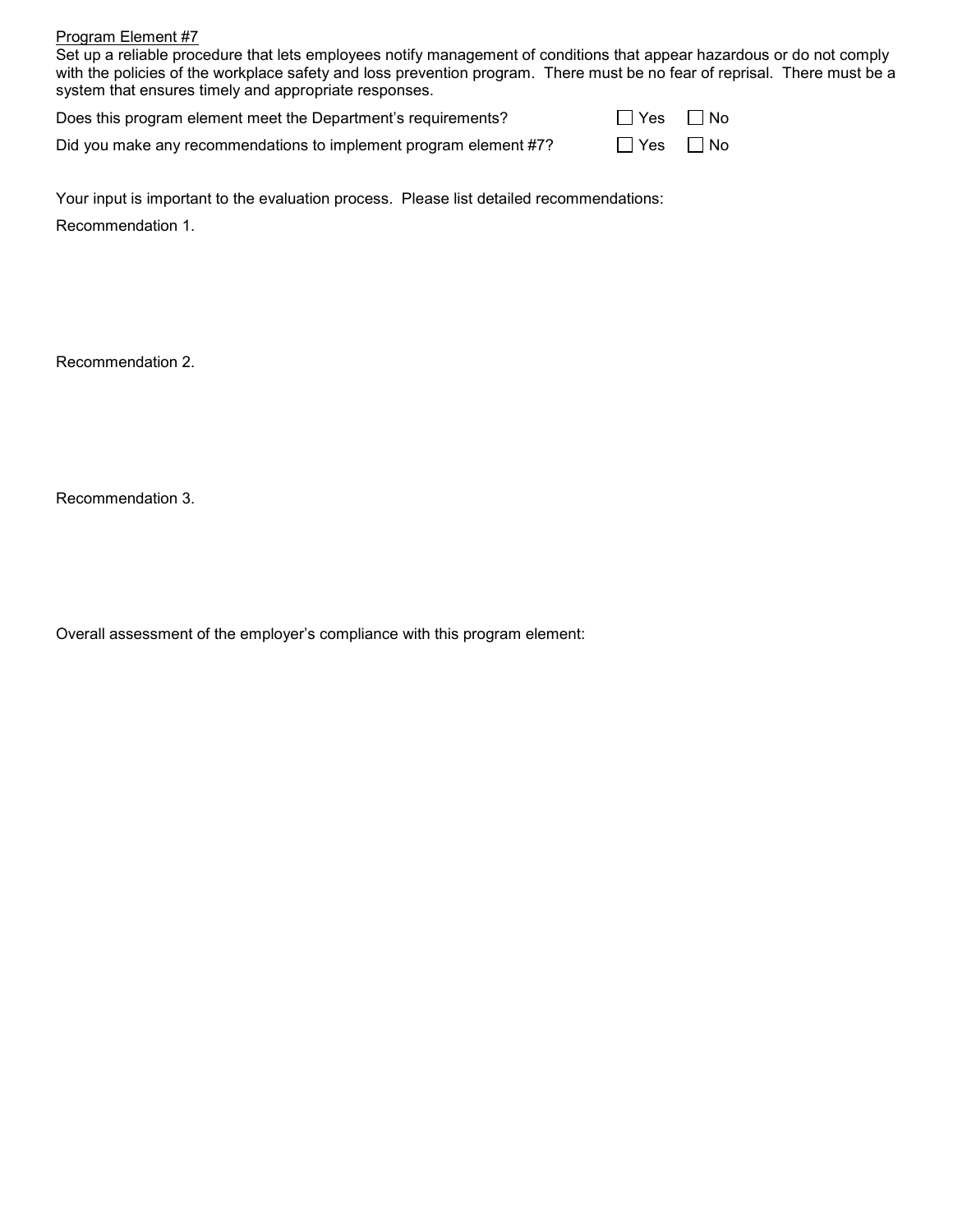| Program Element #8                                                                                                                |        |      |
|-----------------------------------------------------------------------------------------------------------------------------------|--------|------|
| Set up a system to investigate accidents that identifies the root cause(s) and a means to prevent the accident from<br>recurring. |        |      |
| Does this program element meet the Department's requirements?                                                                     | l lYes | ⊟ No |

Did you make any recommendations to implement program element #8?  $\Box$  Yes  $\Box$  No

| -- | IVU<br>Ξ |
|----|----------|
|    |          |
|    |          |

Your input is important to the evaluation process. Please list detailed recommendations: Recommendation 1.

Recommendation 2.

Recommendation 3.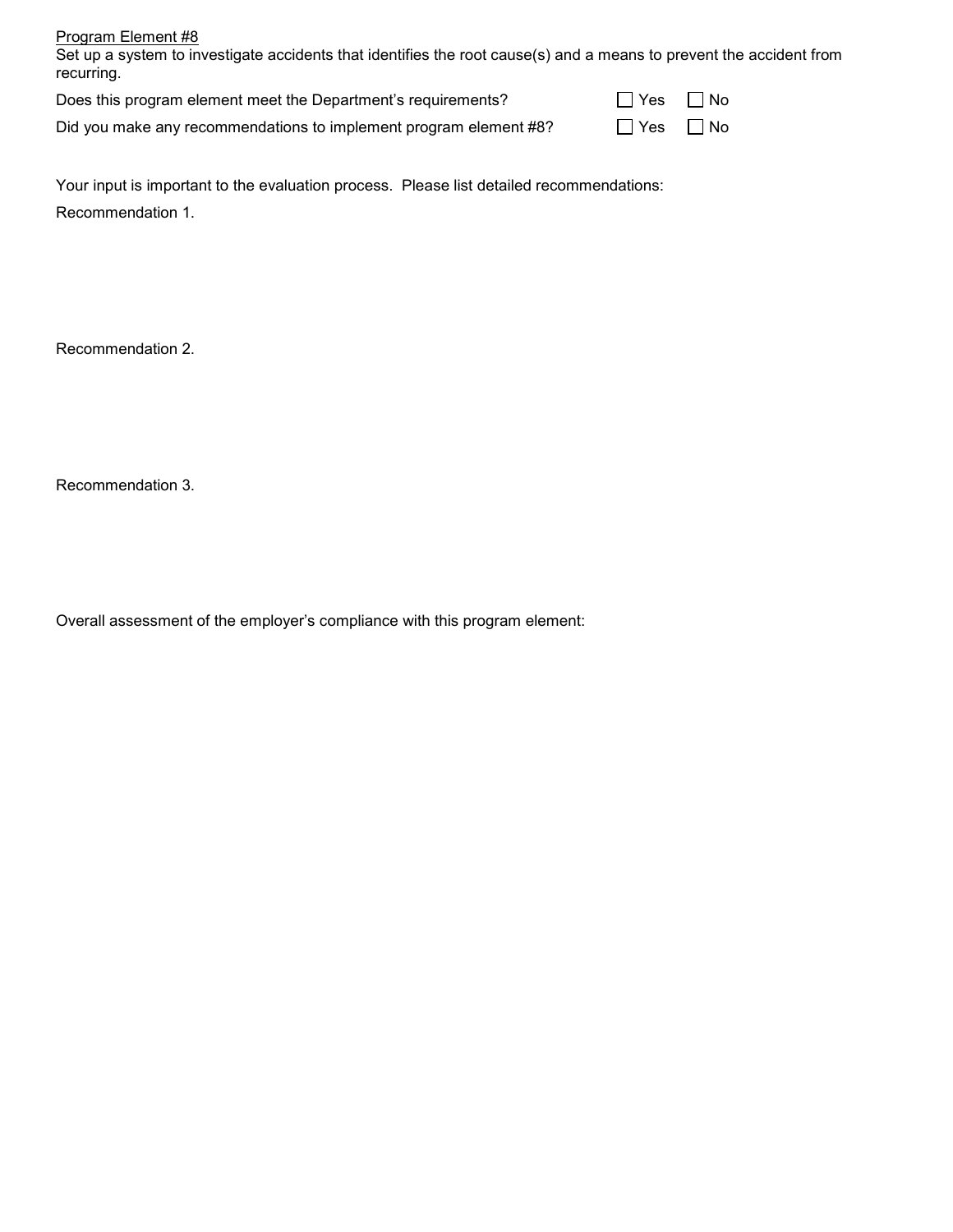| Program Element #9<br>Create a system to review injuries and illness trends over time. Use it to identify and eliminate common causes. |           |  |
|----------------------------------------------------------------------------------------------------------------------------------------|-----------|--|
| Does this program element meet the Department's requirements?                                                                          | Yes   No  |  |
| Did you make any recommendations to implement program element #9?                                                                      | No Res No |  |

Your input is important to the evaluation process. Please list detailed recommendations: Recommendation 1.

Recommendation 2.

Recommendation 3.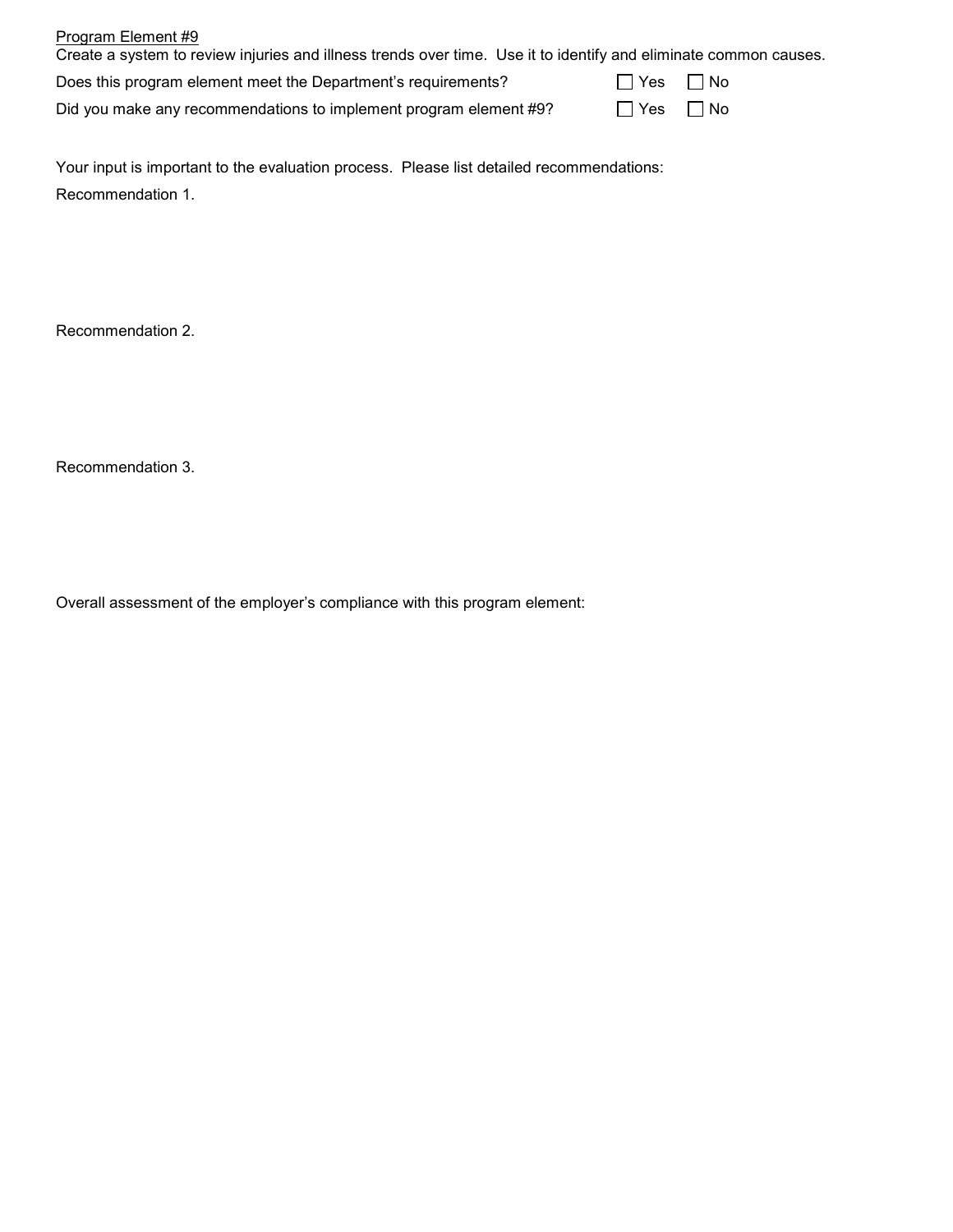| Program Element #10                                                                                                    |            |  |
|------------------------------------------------------------------------------------------------------------------------|------------|--|
| Create a system to conduct ongoing, periodic in-house safety inspections. Look for new or previously missed hazards or |            |  |
| failures in controls. Schedule these inspections often enough to be effective.                                         |            |  |
| Does this program element meet the Department's requirements?                                                          | □ Yes IINo |  |

Did you make any recommendations to implement program element #10?  $\Box$  Yes  $\Box$  No

| -- | IVU |
|----|-----|
|    |     |
|    |     |

Your input is important to the evaluation process. Please list detailed recommendations: Recommendation 1.

Recommendation 2.

Recommendation 3.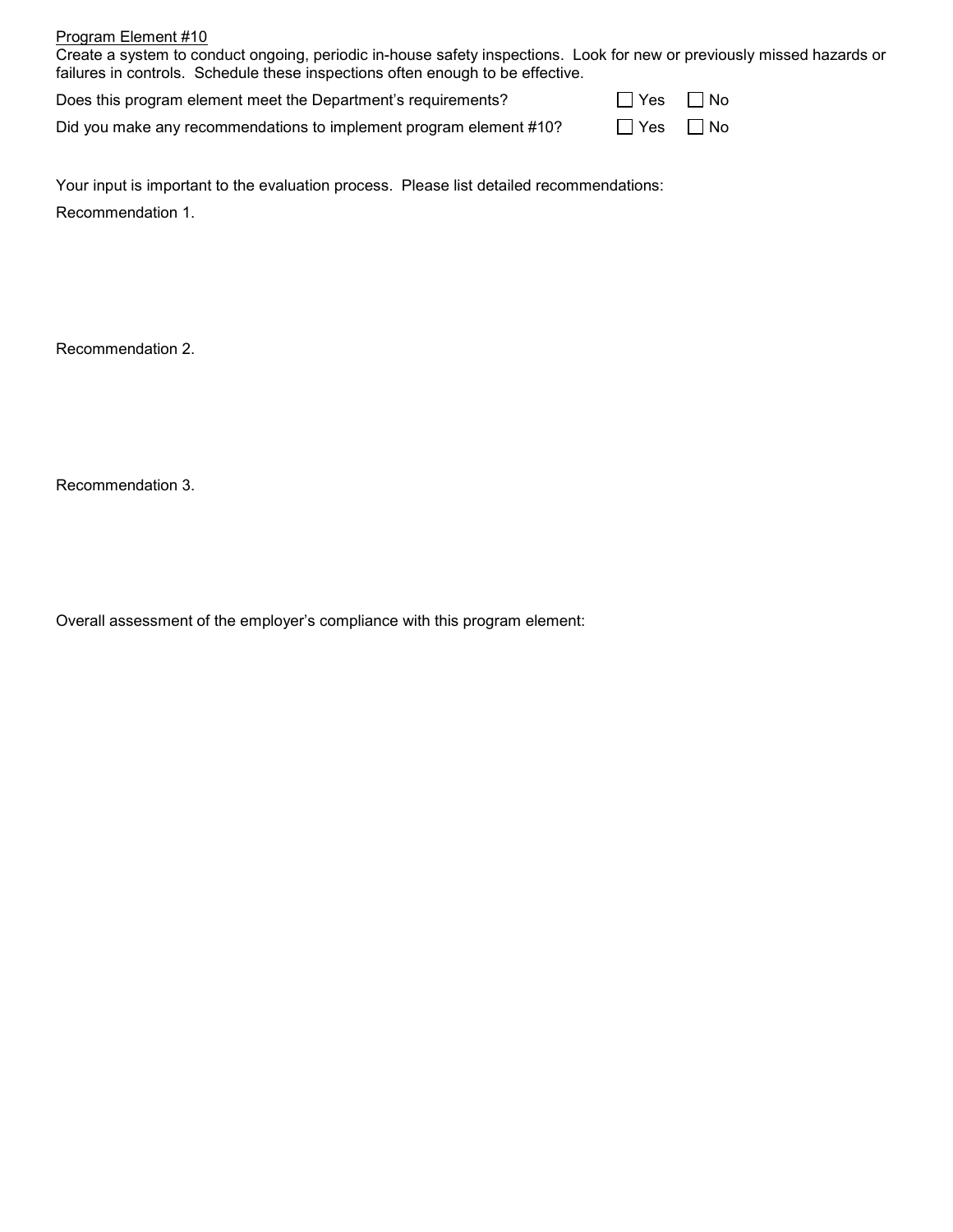| Program Element #11<br>Address emergency situations. Create written plans and procedures to ensure employee safety during such<br>emergencies. |            |      |
|------------------------------------------------------------------------------------------------------------------------------------------------|------------|------|
| Does this program element meet the Department's requirements?                                                                                  | $\Box$ Yes | □ No |
| Did you make any recommendations to implement program element #11?                                                                             | ∣ l Yes    | l No |

Your input is important to the evaluation process. Please list detailed recommendations: Recommendation 1.

Recommendation 2.

Recommendation 3.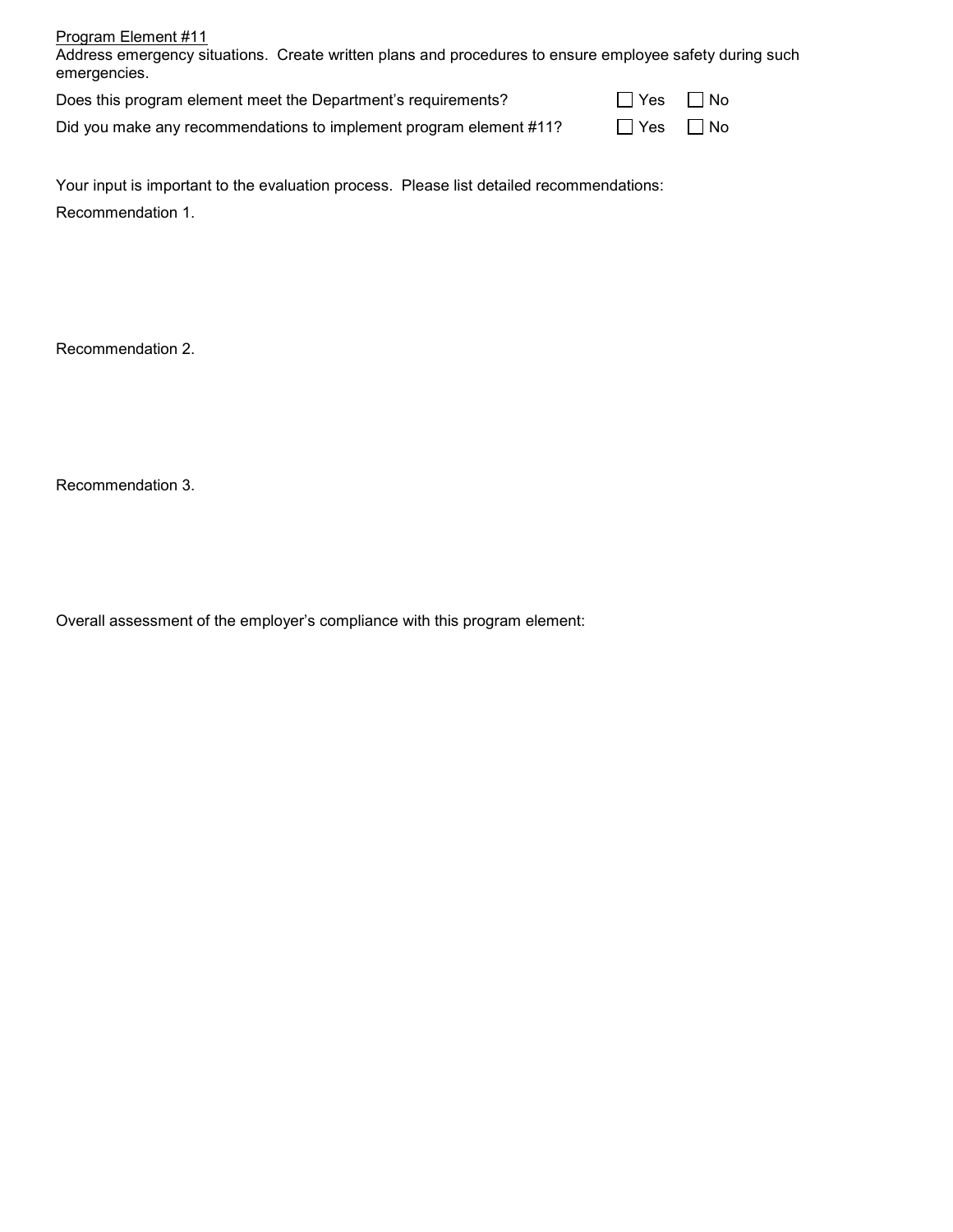Create procedures for sharing and enforcing safe work practices in the workplace. Use training, positive reinforcement, and correction of unsafe performance.

| Does this program element meet the Department's requirements?      | $\Box$ Yes $\Box$ No |  |
|--------------------------------------------------------------------|----------------------|--|
| Did you make any recommendations to implement program element #12? | $\Box$ Yes $\Box$ No |  |

Your input is important to the evaluation process. Please list detailed recommendations: Recommendation 1.

Recommendation 2.

Recommendation 3.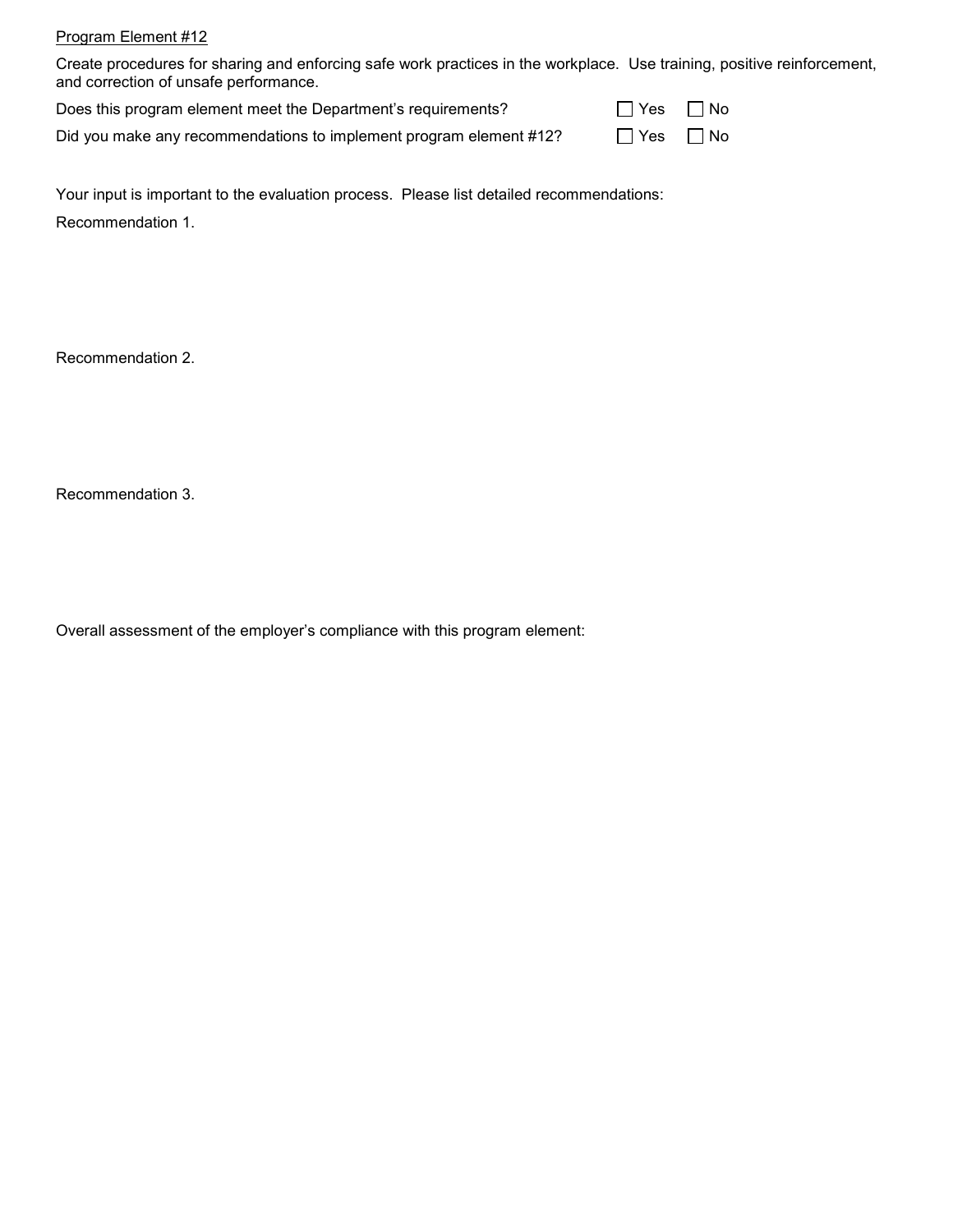## **Section G: Additional Elements**

Include any other program elements the employer uses that are not reported above. Give a brief assessment of the program element(s). List your recommendations for the program element.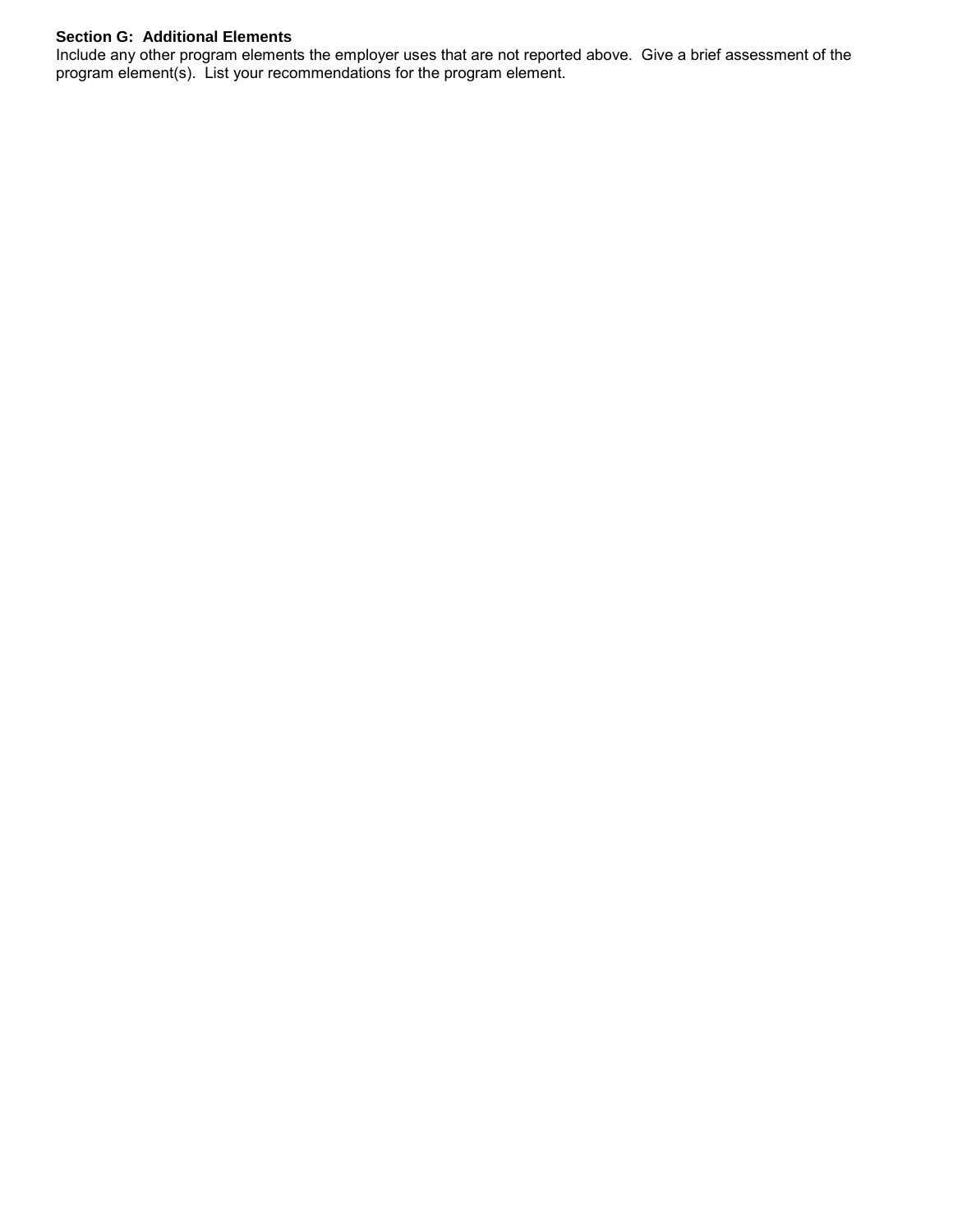## **Section H: Additional Evaluation Services**

Did you provide other services, training or materials to this employer?  $\Box$  Yes  $\Box$  No

Date of Services: Briefly outline the additional evaluation services you supplied to this employer.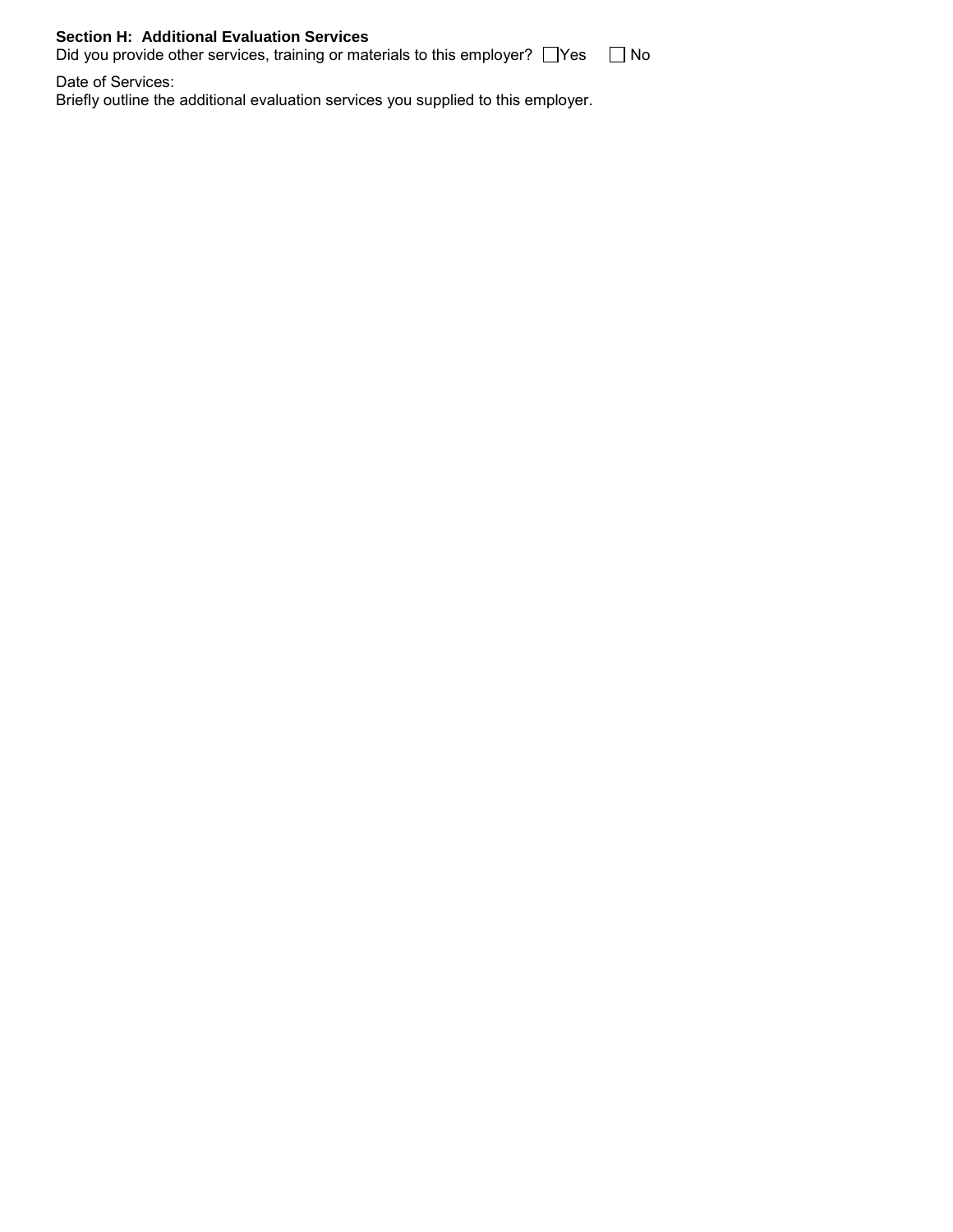### **Section I: Opening and Closing**

The Consultant must conduct an opening conference with the employer and employee representatives. This includes the recognized representative of each collective bargaining unit, where this applies. You will discuss:

- (i) How you will conduct the consultation(s)
- (ii) What records and information you need to perform the consultation
- (iii) The involvement of employees or employee representatives in the consultation
- (iv) Sampling that might be required as part of the consultation, as well as the sampling protocols you will use.

The Consultant must hold a closing conference with the employer and employee representatives. This includes the recognized representative of each collective bargaining unit, where this applies. You will discuss the findings and recommendations for implementation of the workplace safety and loss prevention program.

Date of Opening Conference:

Number of people in attendance:

Who attended the Opening Conference? Describe their responsibilities in monitoring the Program.

Date of Closing Conference:

Number of people in attendance: Who attended the Closing Conference? Describe their responsibilities in monitoring the Program.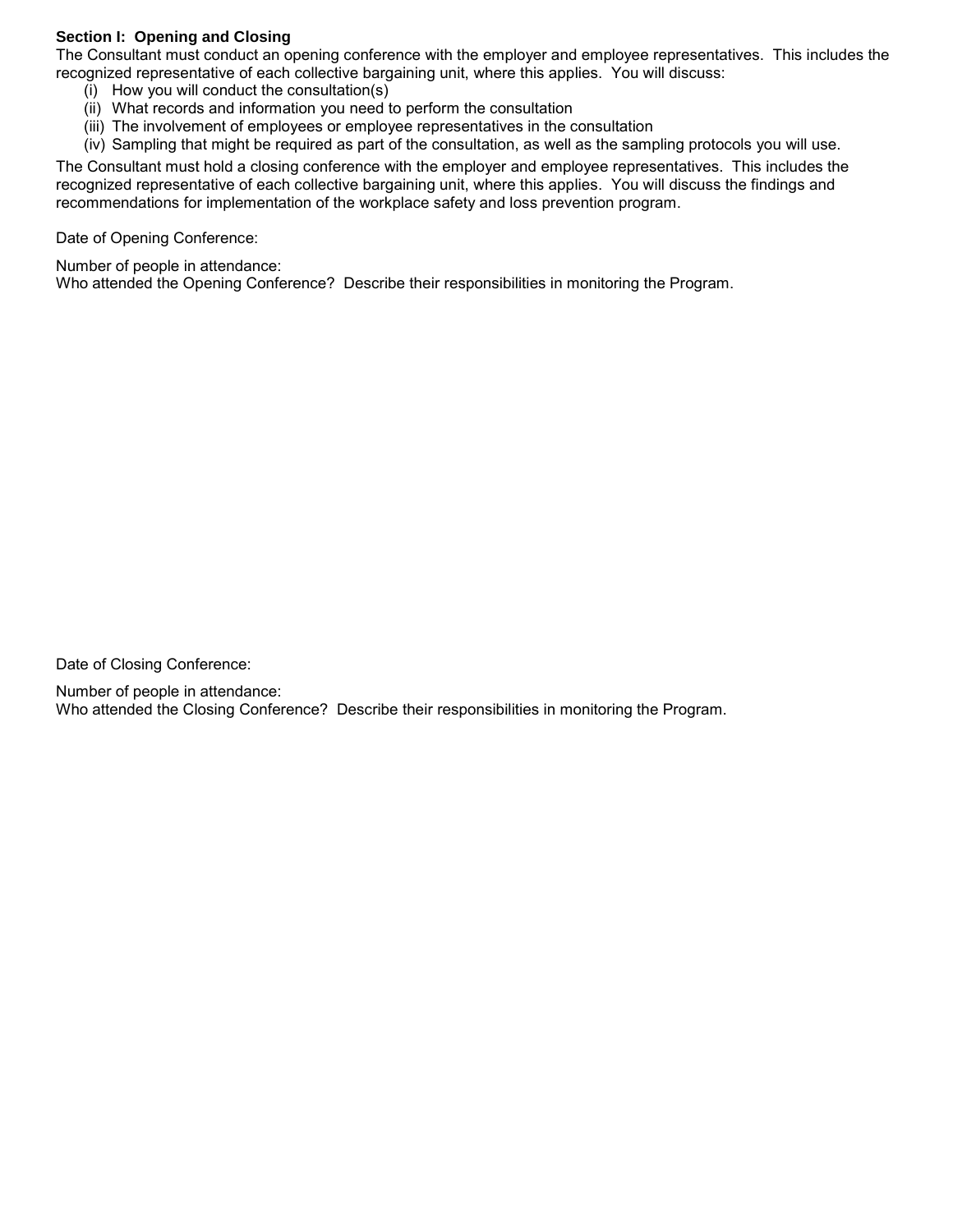#### **Section J: Review of Company Records**

What records did you review to determine the status of the employer's workplace safety and loss prevention program?

**Section K: Site Visits** List the locations you visited in person. Explain how you determined how many and which locations to visit.

List all workplace safety and loss prevention issues or deficiencies you identified on your site visit(s). List the recommendations you made to correct them.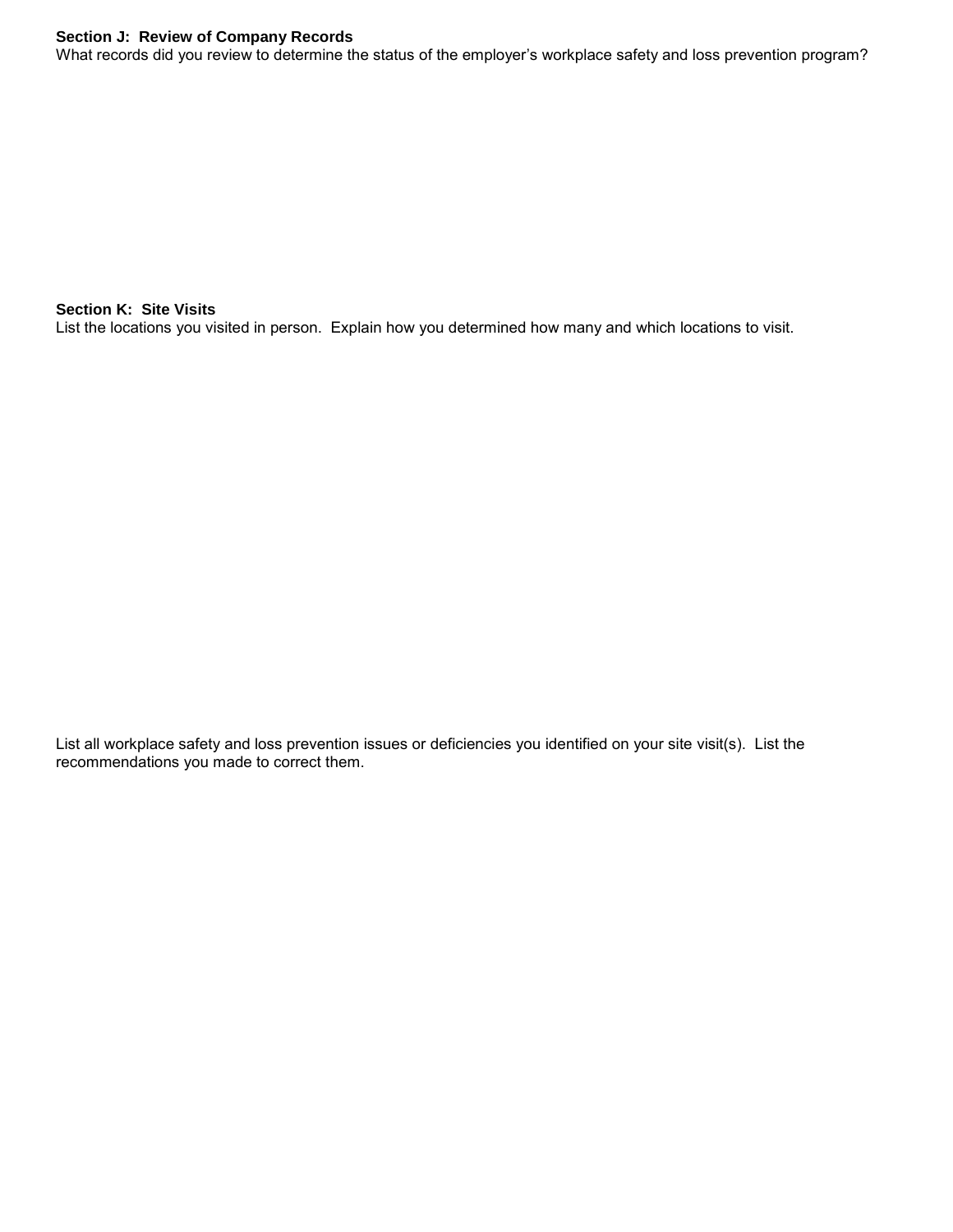Describe all monitoring performed on your site visit(s).

- (i) Include the methodology used
- (ii) Identify the laboratory that processed the sample
- (iii) List the monitoring results